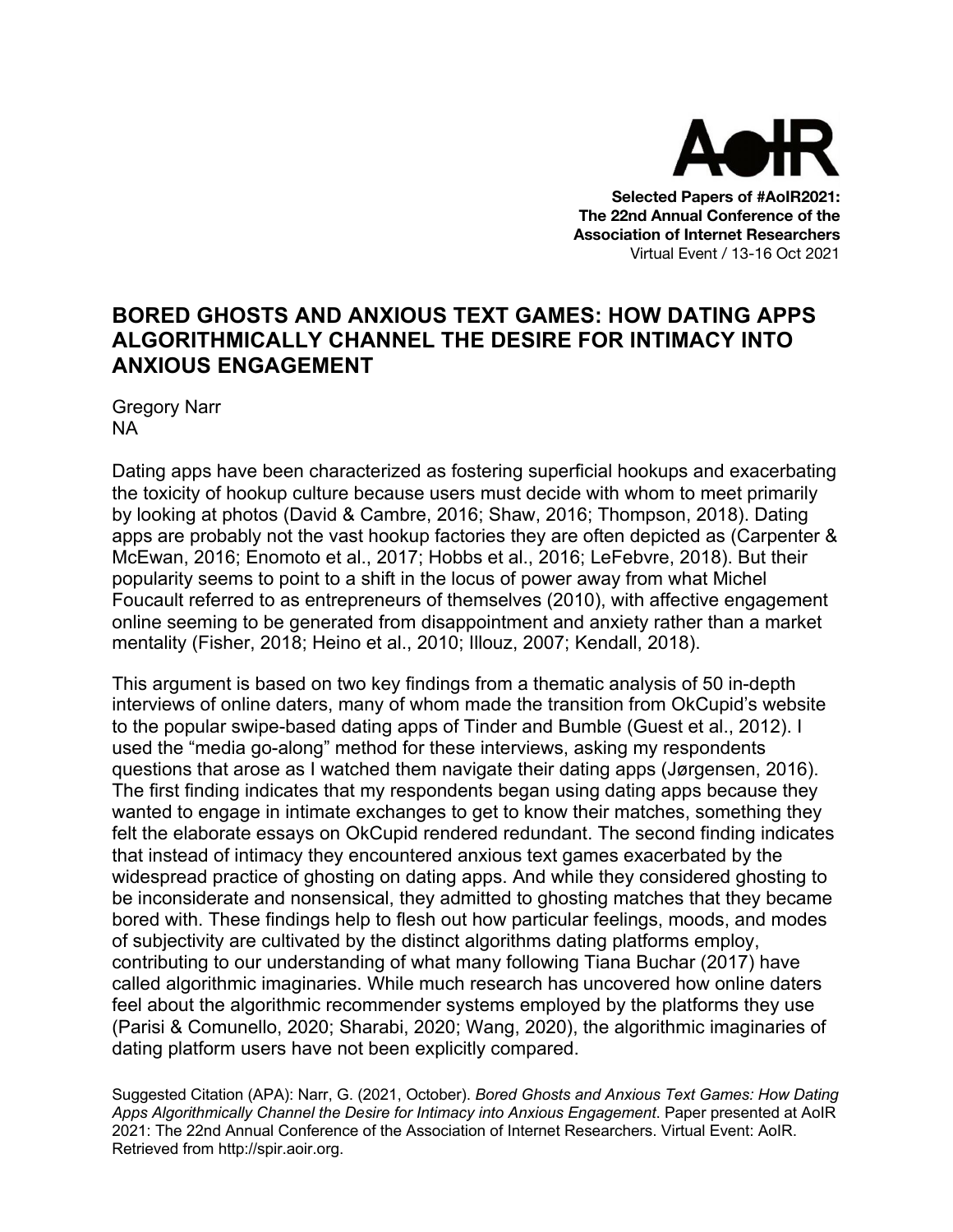The matching algorithms of dating websites like OkCupid are generally devised to allow users to home in on compatible matches by deliberately refining their search criteria. They thus seem devised to cultivate entrepreneurial subjects looking to rationally optimize their intimate relationships (Heino et al., 2010; Illouz, 2007). The recommender systems of the most popular dating apps, on the other hand, are calibrated from affective patterns of engagement like swiping and messaging rates. They thus seem to update dating protocols in a way that dovetails with the shift to affect that many have argued is central to algorithmic media (Clough, 2018; Hansen, 2015; Sampson, 2016). Tinder and Bumble also clearly limit "attractive" profiles and matches in order to get users to pay for them while privileging users that receive lots of matches and texts (Courtois & Timmermans, 2018; Fellizar, 2015; *Powering Tinder*, 2019). I argue that this is likely to create a feedback loop where ghosting exacerbates the anxiety users feel while texting each other. While dating apps seem to render searches for intimacy fraught with anxiety and substantial connections hard to find, they are well-calibrated to the exigencies of platform capitalism, where social relations are as likely to be sold as things, especially when they vanish as quickly as they appear, like ghosts.

## **References**

- Bucher, T. (2017). The algorithmic imaginary: Exploring the ordinary affects of Facebook algorithms. *Information, Communication & Society*, *20*(1), 30–44. https://doi.org/10.1080/1369118X.2016.1154086
- Carpenter, C. J., & McEwan, B. (2016). The players of micro-dating: Individual and gender differences in goal orientations toward micro-dating apps. *First Monday*, *21*(5). https://doi.org/10.5210/fm.v21i5.6187
- Clough, P. T. (2018). *The User Unconscious: On Affect, Media, and Measure* (1 edition). Univ Of Minnesota Press.
- Courtois, C., & Timmermans, E. (2018). Cracking the Tinder Code: An Experience Sampling Approach to the Dynamics and Impact of Platform Governing Algorithms. *Journal of Computer-Mediated Communication*, *23*(1), 1–16. https://doi.org/10.1093/jcmc/zmx001
- David, G., & Cambre, C. (2016). Screened Intimacies: Tinder and the Swipe Logic. *Social Media + Society*, *2*(2), 2056305116641976. https://doi.org/10.1177/2056305116641976
- Enomoto, C., Noor, S., & Widner, B. (2017). Is Social Media to Blame for the Sharp Rise in STDs? *Social Sciences*, *6*(3), 78. https://doi.org/10.3390/socsci6030078
- Fellizar, K. (2015, August 11). *Bumble's New "VIBee" Feature Rewards The Good Men Out There, Plus More Dating Apps With Unique Features*. /articles/103615 bumbles-new-vibee-feature-rewards-the-good-men-out-there-plus-more-datingapps-with-unique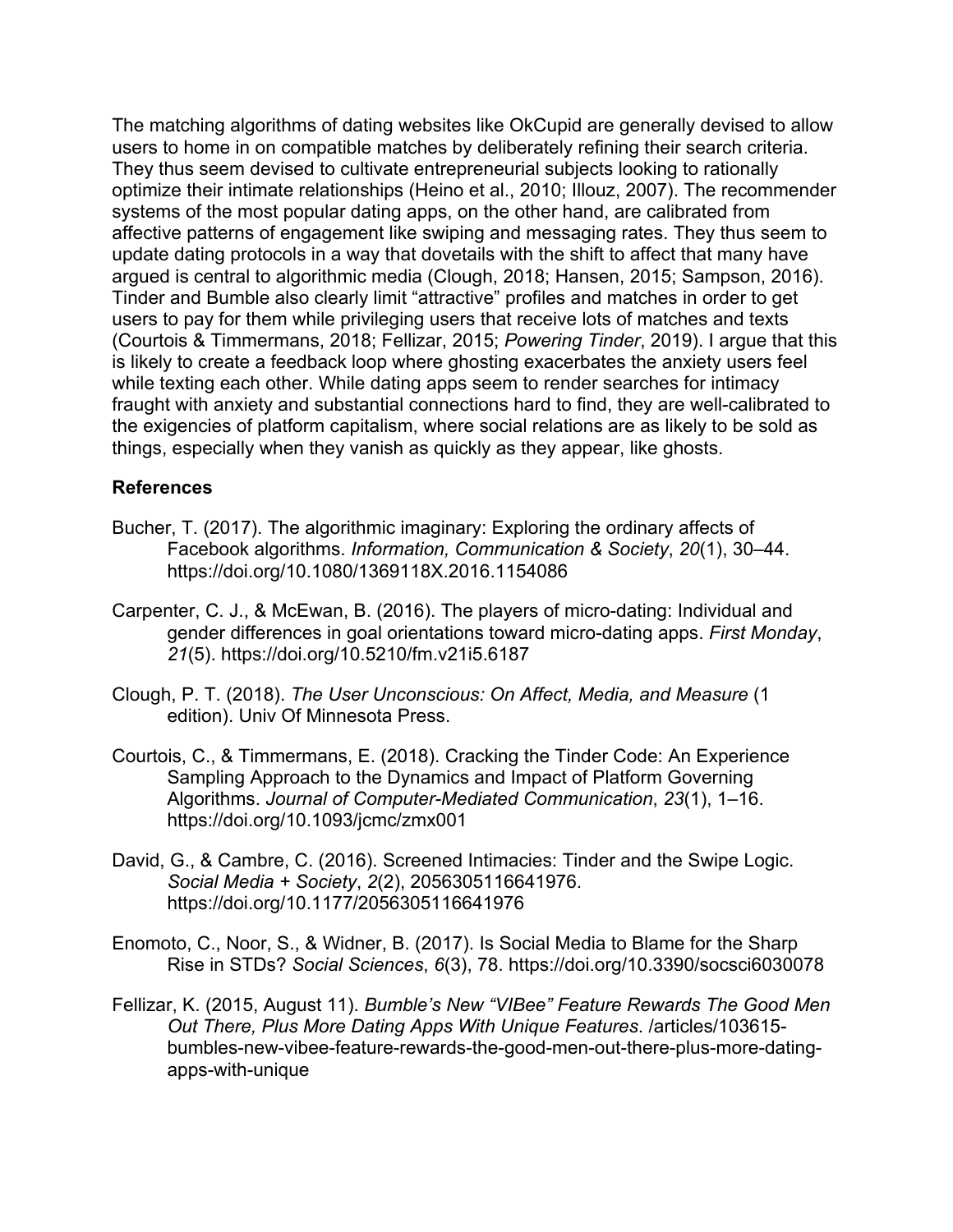- Fisher, M. (2018). *K-punk: The Collected and Unpublished Writings of Mark Fisher* (D. Ambrose, Ed.; New edition edition). Repeater.
- Foucault, M. (2010). *The Birth of Biopolitics: Lectures at the Collège de France, 1978-- 1979* (Reprint edition). Picador.
- Guest, G., MacQueen, K. M., & Namey, E. E. (2012). *Applied Thematic Analysis*. SAGE.
- Hansen, M. B. N. (2015). *Feed-Forward: On the Future of Twenty-First-Century Media*. University Of Chicago Press.
- Heino, R. D., Ellison, N. B., & Gibbs, J. L. (2010). Relationshopping: Investigating the market metaphor in online dating. *Journal of Social and Personal Relationships*, *27*(4), 427–447.
- Hobbs, M., Owen, S., & Gerber, L. (2016). Liquid love? Dating apps, sex, relationships and the digital transformation of intimacy. *Journal of Sociology*, 1440783316662718. https://doi.org/10.1177/1440783316662718
- Illouz, E. (2007). *Cold Intimacies: The Making of Emotional Capitalism* (1 edition). Polity.
- Jørgensen, K. M. (2016). The media go-along: Researching mobilities with media at hand. *MedieKultur: Journal of Media and Communication Research*, *32*(60), 18 p.-18 p. https://doi.org/10.7146/mediekultur.v32i60.22429
- Kendall, T. (2018). "#BOREDWITHMEG": Gendered Boredom and Networked Media. *New Formations: A Journal of Culture/Theory/Politics*, *93*(93), 80–100.
- LeFebvre, L. E. (2018). Swiping me off my feet: Explicating relationship initiation on Tinder. *Journal of Social and Personal Relationships*, *35*(9), 1205–1229. https://doi.org/10.1177/0265407517706419
- Parisi, L., & Comunello, F. (2020). Dating in the time of "relational filter bubbles": Exploring imaginaries, perceptions and tactics of Italian dating app users. *The Communication Review*, *23*(1), 66–89. https://doi.org/10.1080/10714421.2019.1704111
- *Powering Tinder®—The Method Behind Our Matching*. (2019, March 15). Tinder. https://blog.gotinder.com/powering-tinder-r-the-method-behind-our-matching/
- Sampson, T. (2016). *The Assemblage Brain* (1 edition). University of Minnesota Press.
- Sharabi, L. L. (2020). Exploring How Beliefs About Algorithms Shape (Offline) Success in Online Dating: A Two-Wave Longitudinal Investigation. *Communication Research*, 0093650219896936. https://doi.org/10.1177/0093650219896936